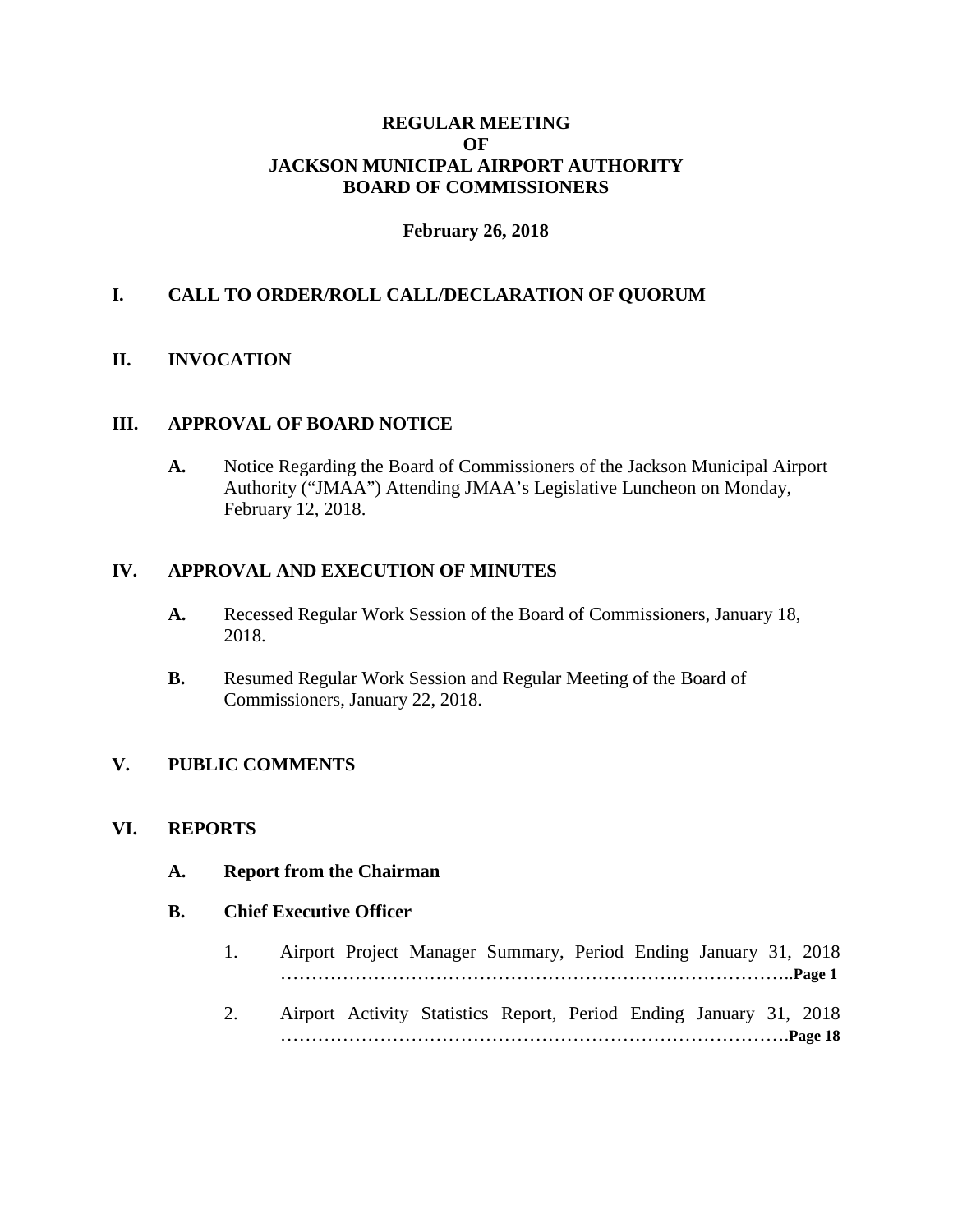**C. Attorney**

# **VII. ACTION ITEMS**

# **A. Financial Matters**

| Financial Reports for January 2018: |
|-------------------------------------|
|                                     |

|    | (a) |                                                                    |  |
|----|-----|--------------------------------------------------------------------|--|
|    | (b) |                                                                    |  |
|    | (c) |                                                                    |  |
| 2. |     |                                                                    |  |
| 3. |     | Annual Update: Continuing Disclosure Agreement, JMAA: Notify Board |  |

# **B. Construction Projects**

- 1. Restroom Improvements, JAN: Authority to Reject and Re-advertise for Construction Bids with a Modified Scope…………………………..**Page 49**
- 2. Upper Roadway Rehabilitation, JAN: Authority to Advertise for Competitive Bids and Approval of the Total Project Budget……….**Page 52**
- 3. Runway16R/34L, Taxiway Alpha, and Cross Connector Taxiways Pavement Rehabilitation, JAN: Authority to Execute Change Order No. 3 and Approve the Necessary Amendment to the Project Budget to Accommodate the Additional Costs Associated with Change Order No. 3 ………………………………………………………………………**Page 55**

# **C. Procurements**

# **D. Service Agreements**

- 1. Perimeter Service Road Rehabilitation Project, JAN: Authority to Publish a Request for Qualifications, Approve the Estimated Engineering Services Budget, and Approve the Budget for this Phase of the Project.……...**Page 59**
- 2. New iFlyJackson.com, JAN: Authority Execute an Amendment to the Current Agreement and Increase the Total Agreement Amount (Ace Applications, LLC).........………………………....………………....**Page 63**